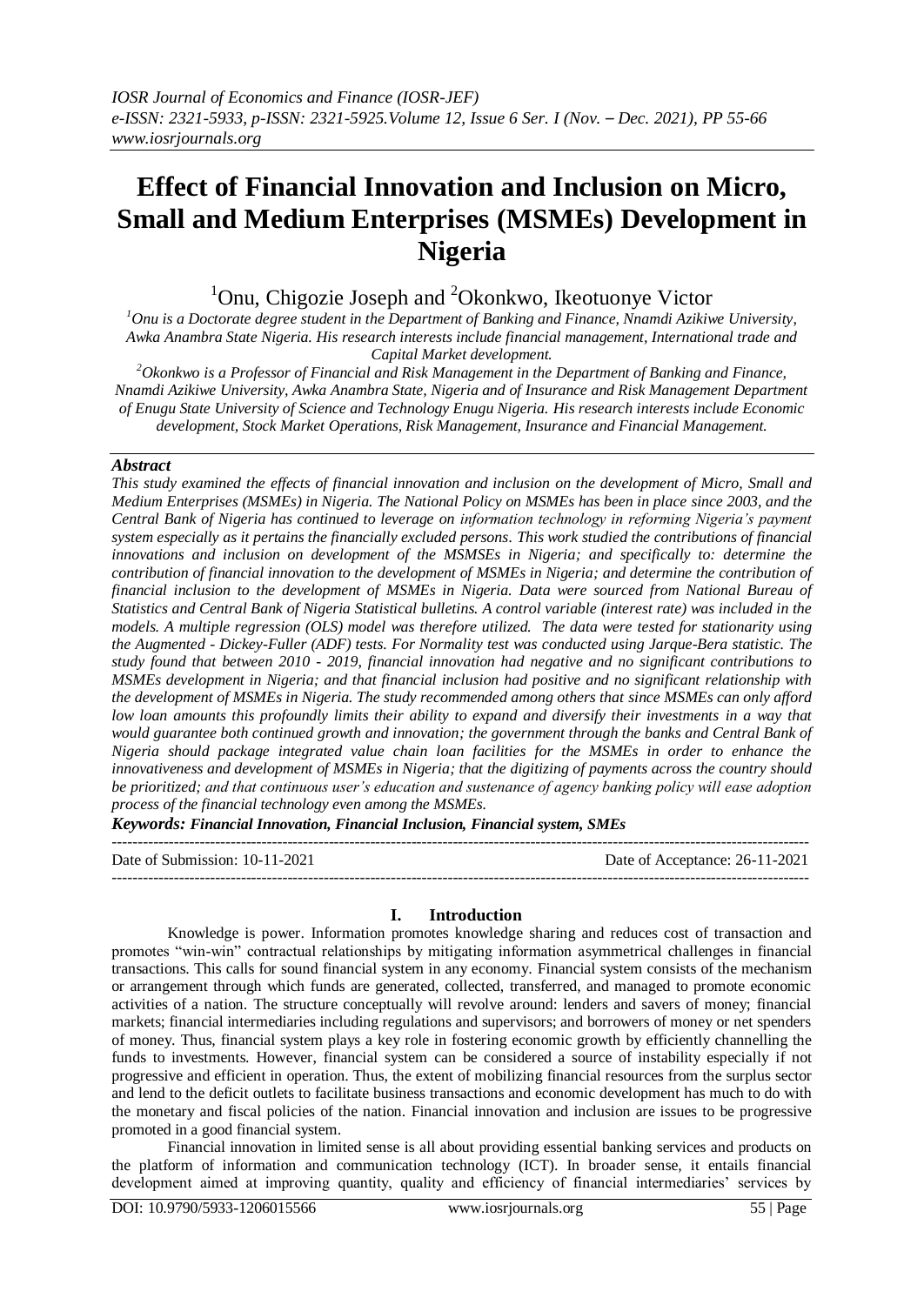disruptive ideas and products empowered by information and communication technology. Financial innovation will enhance financial deepening, financial penetration and economic development (Agboola, 2006).

Financial innovation is the act of creating and popularising fresh monetary instruments as well as fresh monetary technologies, institutions and markets. It encompasses institutional, product and process innovations (Alvarez, 2009). Institutional innovations relate to the creation of new types of financial firms such as internet banks, auto branches and discount broking firms. Product innovation has to do with new products such as derivatives, securitized asset and mortgages. Process innovations relate to new ways of conducting financial business including online banking, mobile phone banking and new ways of implementing information technology.

Central Bank of Nigeria's main mandate is the development of Nigeria Financial System aside from licensing, regulating and controlling the banks. She is therefore interested in financial deepening, financial inclusion, as well as financial penetration efforts of the financial institutions including banks through their financial innovation products and services. The Fintech companies are inclusive.

Financial inclusion is the provision of a broad range of high quality financial products such as savings, credit, insurance, payments and pensions, which are relevant, appropriate and affordable for the entire adult population especially the low income segments of the economy. Financial inclusion has been described as ensuring access to formal financial services at an affordable cost in a fair and transparent manner (Financial Access, 2009). Financial inclusion simply implies enabling access to financial resource and services for economic agents, especially, those on the lower wrung of the income ladder at an affordable cost.

Strategies for financial inclusion in banks aim at increasing the number of people with accounts in banks and other formal financial institutions savings, current and credit. It also pursues the promotion of the use of formal payment media, including, ATM, internet payments, mobile payments and others by the populace.

The financial inclusion strategy document by the Central Bank of Nigeria states that "financial inclusion is achieved when adult Nigerians have easy access to a broad range of formal financial services that meet their needs at affordable cost". Although there has been progress over time in the extent of financial inclusion in Nigeria, the country still lags in many of the indicators of inclusion. In the period from 2008 to 2016 the percentage of completely financial excluded people fell from 53% to 41.6%, while those served by the informal sector fell from 24% to 17%. At the same time, formal other doubled from 3% to 6% and formally banked rose from 21% to 30%" (CBN, 2016).

Small and Medium Size Enterprises (SMEs) supportive role in promoting grassroots economic growth and equitable sustainable development is becoming obvious. SMEs have become more important in the economic matrixes in recent years across the globe through increased deliberate government policies and legislation aimed at nurturing SMEs as engines of economic growth and employment creation. It is estimated that SMEs constitute over 90 percent of total enterprises in most economies with a high rate of employment growth. In Africa, economic powerhouses such as South Africa, Egypt, Nigeria and Kenya, the SMEs sector is estimated to contribute over 95 percent in employment and 45-50 percent contribution to Gross Domestic Product (GDP) but contribute less than four percent to export earnings (United Nations, 2016).

Financial innovations and inclusions are important vehicles through which banking institutions can turn around development in SMEs and lead to significant positive change in business performance. Thus, we propose that development of SMEs for more relevance and improved contribution to GDP depends on adequate financial innovations and good financial inclusion. Of course, availability and accessibility of finance has been identified in several business surveys as the most important factor determining the survival and growth of small and medium sized enterprises in both developing and developed countries. Access to finance allows SMEs to undertake productive investments to expand their businesses and to acquire the latest technologies, thus ensuring their competitiveness and that of the nation as a whole. Poorly functioning financial systems can seriously undermine the microeconomic fundamentals of a country, resulting in lower growth in income and employment. Suitable tailored products that ensure a "win-win situation" for both financial institutions and SMEs are therefore important in ensuring profitability and attainment of business goals for both financial institutions and SMEs.

Nigeria banks have traditionally lent overwhelmingly to the government, which offered less risk and higher returns. Such practices have crowded out most private sector borrowers and increased the cost of capital for them. Nevertheless, financial sector has been faced with revolutionary change that has resulted to increased innovations, leading to a shift from traditional ways of doing banking to more innovative and customer focused process. Revolutionary banking has seen SMEs that were previously regarded as unbankable being a key target market for banking institutions. Among such financial innovations as noted by Nyangosi (2008) are mobile banking, branchless banking, and electronic banking and SME tailored credit facilities and bank accounts that were previously non-existent. Many researchers focused on challenges faced by SMEs that hinders growth of SMEs as well as technology adoption challenges. This work explores the effect of financial innovation and inclusion on the development of SMEs in Nigeria considering the numerous financial products and services as a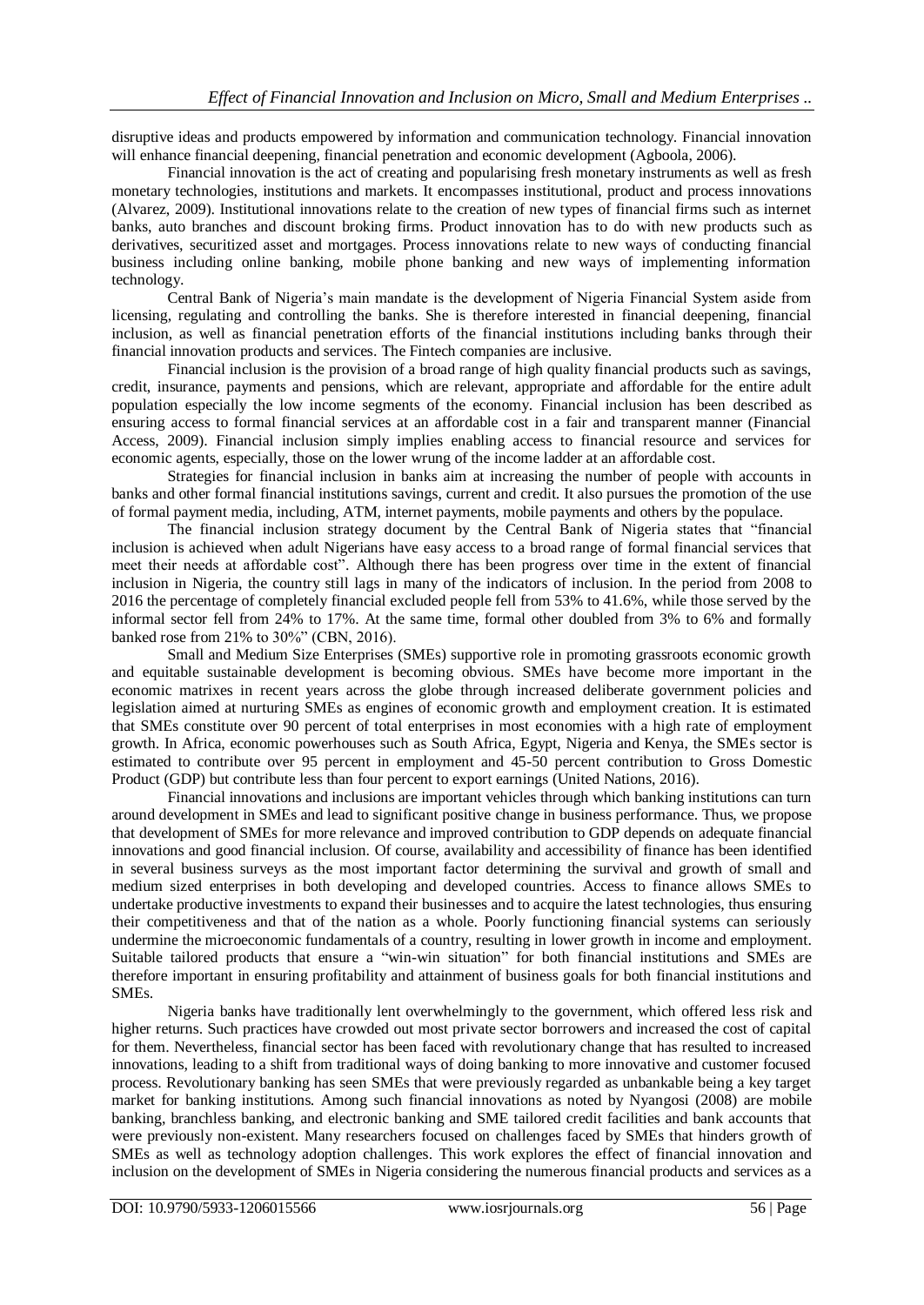result of technology advancement. Specifically, this work determined the contribution of financial innovation to the development of SMEs in Nigeria; and the contribution of financial inclusion to the development of SMEs in Nigeria. The hypotheses were that: Financial innovation has no positive and significant contribution to the development of SMEs in Nigeria; financial inclusion has no positive and significant contribution to the development of SMEs in Nigeria.

The subsequent sections of this work include: conceptual review; theoretical review and empirical review of related works. Others are methodology and data presentation; discussions, conclusion and recommendations.

## **Conceptual reviews**

## **Financial innovations:**

Financial innovation is the act of creating and then popularizing new financial instruments as well as new financial technologies, institutions, and markets (Tufano, 2002). It involves the design, the development, and the implementation of innovative financial instruments and processes, and the formulation of creative solutions to problems in finance (Lawrence, 2010). Financial innovations can be grouped as new products (say adjustable rate mortgages; exchange-traded index funds); new services (say on-line securities trading; Internet banking); new "production" processes (say electronic record-keeping for securities; credit scoring); or new organizational forms (say a new type of electronic exchange for trading securities; Internet-only banks) (Ignazio, 2007).

Beaver (2002) believes that innovation is an essential element for economic progress of a country and competitiveness of an industry. In fact, innovation is one of the most important competitive weapons and generally seen as a firm's core value capability. Innovation is also considered as an effective way to improve firm's productivity due to the resource constraint issue facing a firm (Lumpkin & Dess, 1996).

## **Financial Inclusion:**

Aduda and Kalunda (2012) define financial inclusion as the process of ensuring access to financial products and services needed by all sections of the society in general, but particularly, the vulnerable, weaker sections and low-income groups, fairly, transparently at an affordable cost in mainstream institutional players.

World Bank (2014) defines financial inclusion as the way financially excluded and underserved people in a society have access to a range of available financial services without any discrimination. It is the process of access to and usage of diverse, convenient, affordable financial service (Nwanko & Nwanko, 2014). Sinclair (2011) defines financial exclusion as the inability to access necessary financial services in an appropriate form as a result of difficulties with access, conditions, prices or marketing or sect exclusion in response to negative perception or experience. Simply, financial exclusion is the direct opposite of financial inclusion where "active poor" and "bankable persons" of a country do not have access to financial products and services.

Financial inclusion is a financial intervention strategy that is aimed at overcoming the market challenges that hinder the poor and underprivileged from having access to financial services. Financial inclusion is the provision of wide range of financial services such as savings, insurance services, credits, remittance and payment services (Sarma & Pias, 2011).

## **Financial innovation and inclusion in Nigeria's banking sector:**

Financial inclusion has continued to assume increasing interest among policy makers, researchers and development-oriented agencies, across the globe. Accordingly, countries are devising various regulatory strategies and frameworks to ensure that all populations excluded from financial services are reached and served. According to the CBN (2012), access to financial services mobilizes greater household savings (enabling such persons to invest in themselves and families), leverages capital for investments and expands the class of entrepreneurs. Financial inclusion offers incremental and complementary solutions to tackle poverty promote inclusive development and achieve the UN Sustainable (Millennium) Development Goals (MDGs). It aims at drawing the unbanked population into the formal financial services net so they have the opportunity to access the whole gamut of appropriate financial services. The CBN believes that "financial inclusion is achieved when adult Nigerians have easy access to a broad range of formal financial services that meet their needs at an affordable cost" (CBN, 2011). Such financial services include, but not limited to: payments, savings, loans, and insurance and pension products.

The major tools for implementing the financial inclusion strategy in Nigeria include the following: Agent Banking; Know-Your-Customer (KYC) requirements; Implementation of the Micro, Small and Medium Enterprises Development Fund; Financial Literacy; Mobile Money Operation; Consumer Protection; Credit Enhancement Programmes such as Agricultural Credit Guarantee Scheme (ACGS), Commercial Agricultural Credit Scheme (CACS), Nigeria Incentive-Based Risk Sharing System for Agricultural Lending (NIRSAL), Small and Medium Enterprises Credit Guarantee Scheme, and Entrepreneurship Development Centers. (Central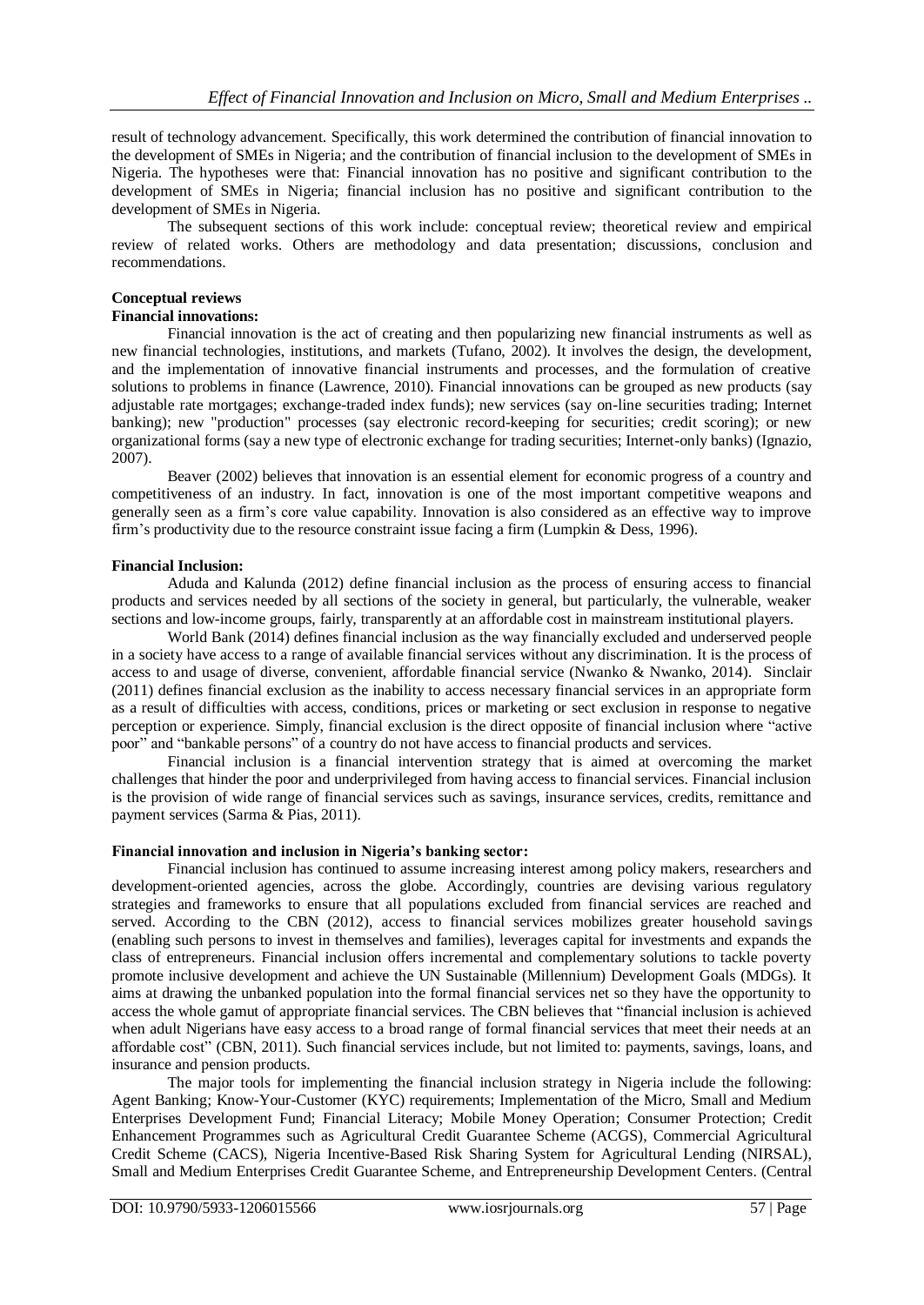Bank of Nigeria, 2013). The revised National financial inclusion strategy (NFIS) in 2018 identified women, rural areas, youths, SMEs and the Northern geo-political zones as the most financially excluded; and therefore promoted massive roll out of agent banking networks; digitalization of financial transactions; development of ecosystems that support digital and electronic transactions among others (CBN, 2018).

Nigeria has also signed the Sochi Accord on "Fintech for Financial Inclusion" at the 2018 Global Policy Forum held in Sochi, Russia in September, 2018. The accord requires members of the Alliance for Financial Inclusion (AFI) Network to leverage on Fintech to accelerate financial inclusion. The AFI members resolved to *acknowledge, recognize, encourage, commend, welcome, harness and identify* that innovative, technology-based financial services hold more promises towards advancing financial inclusion, especially among vulnerable segments of the society (CBN, 2018).

## **Micro, Small and Medium Enterprises:**

The definitions of Small and Medium Enterprises (SMEs) are usually derived in each country, based on the role of SMEs in the economy, policies and programs designed by particular agencies or institutions empowered to develop SMEs. The Central Bank of Nigeria, in its 2005 guideline on Small and Medium Enterprise Investment Scheme (SMEIS), described SME as any enterprise with a maximum asset base of 200 million naira (excluding land and working capital) with no lower or upper limit of staff. In the United States and European Union (EU) countries, SMEs are enterprises with employees fewer than 500 while in developing countries any enterprise employing below 100 employees would constitute a SMEs (UNCTAD, 2001).

As in developed economies, Nigeria with the introduction of the National Policy on MSMEs has addressed the issue of definition as to what constitutes micro, small and medium enterprises (MSMEs). The definition adopts a classification based on dual criteria: employment and assets (excluding land and buildings) as shown:

- **S/N Size Category Employment Assets (**₦ **Million) (excluding land and buildings)**
- 1 Micro enterprises Less than 10 Less than 5
- 2 Small enterprises 10 to 49 5 to less than 50

3 Medium enterprises 50 to 199 50 to less than 500

**Note:** If there exists a conflict on classification between employment and assets criteria (for example, if an enterprise has assets worth seven million naira (₦7M) but employs 7 persons), the employment-based classification will take precedence and the enterprise would be regarded as micro.

The National Policy on MSMEs' special target enterprises are: Micro food processing enterprises; Cottage arts and crafts; Textiles and clothing; and Wood processing and furniture. Others are Leather and leader products; Basic metal, metal fabrication and engineering enterprises; Solid mineral enterprises; Electronic and information technology enterprises; Building and construction enterprises; and Oil and Gas related goods and services. The special target enterprises also include Entertainment enterprises; Women-owned enterprises; Youth-owned enterprises; and Special enterprises for physically challenged people, including living with HIV/AIDS.

Conceptually, there are three main sources of enterprise financing open to MSMEs in Nigeria: Formal financial institutions such as commercial banks, merchant banks, savings banks, insurance companies, microfinance banks and development banks; Informal financial institutions consisting of money lenders, landlords, credit and savings associations (co-operative societies), "esusu", friends and relations; and Personal savings.

In this study the Micro, Small and Medium Enterprises Development in Nigeria is operationalized as the contribution of the MSMEs to the Gross Domestic Product of Nigeria. The retail and wholesale sub-sector of the economy was selected to represent the MSMEs sector.

#### **Financial inclusion and innovation measures:**

The attraction for getting the deposit from the surplus sector is interest payment, which must be reasonable and acceptable to the owner of the money. Conversely, the attraction for granting credit facility by the bank is interest payment for the use of credit by the borrowers in consideration for parting with liquidity by the lenders. Therefore interest rate dictates both the level of deposit and the amount of credit being offered by the banks. Advanced retail payment transaction technologies will foster innovation and growth in the retail banking sector. This will further create more value associated with retail payment services for banks. On the other hand, if more retail payment transactions have been done through ATMs or POS instead of retail payments offices, banks can be more cost efficient and obtain more income. Innovations of retail payment services have a larger impact on bank performance in countries with a relatively high adoption of retail payment transaction technologies (Agboola, 2007). Hence the need to entice, retain and win more customers and secure their loyalty. This is the essence of the need for various modes of incentives to encourage loyalty, entice and stimulate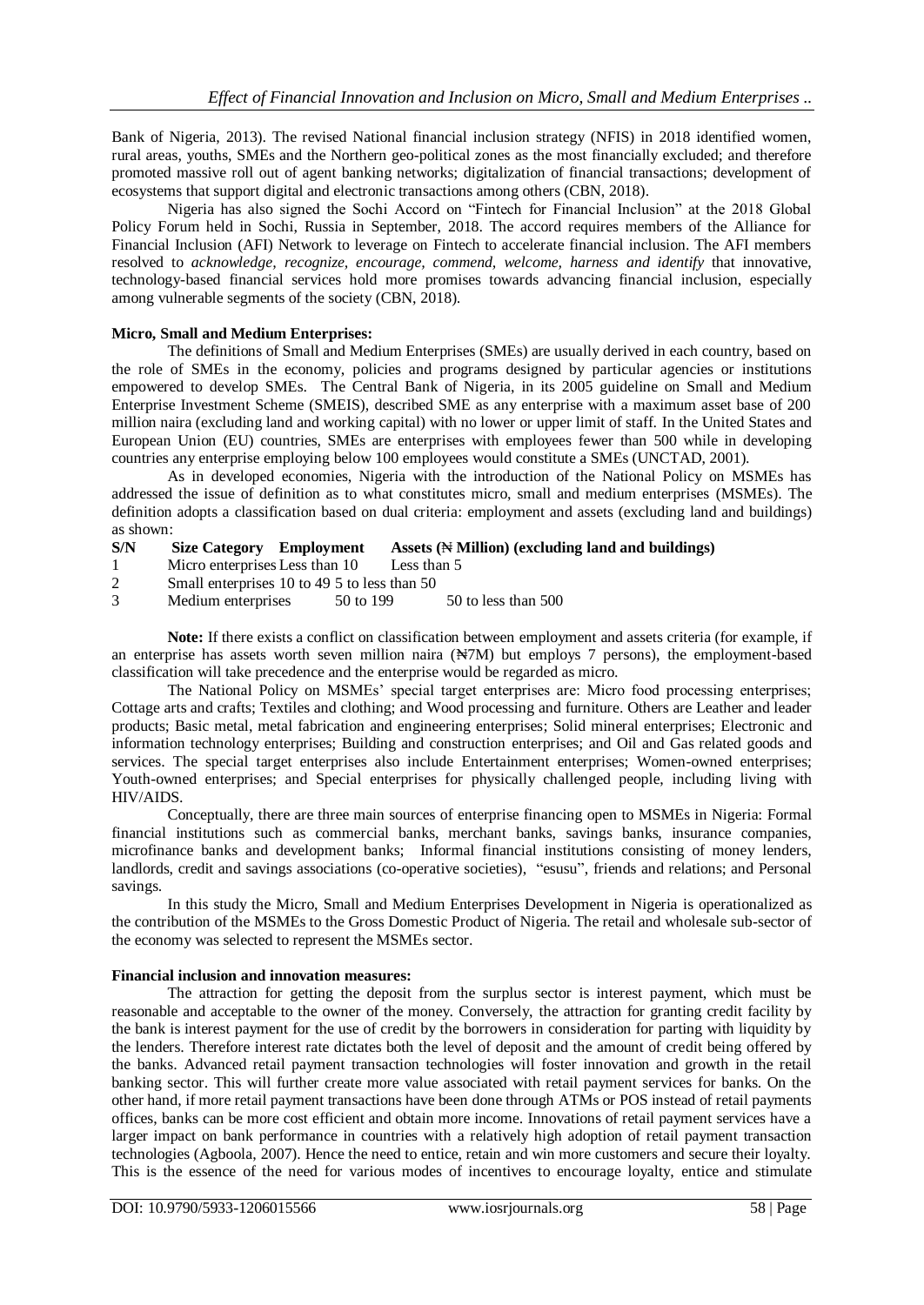customers' interest, via steady and improved adoption by customers (Mbutor & Uba, 2013). A higher interest rate would make it more costly to hold cash in hands, thus giving people more incentives to adopt financial innovation.

An increase in the volume of Currency in circulation (CIC) denotes a decrease in total deposits and available loans. This is a major indicator of financial inclusion. Currency outside banks represents a proportion of the CIC outside the banking system, held by the public for transactional purposes. It is also an indicator of the level of sophistication of the payment infrastructure (financial innovation) in an economy. Currency held by banks refers to the proportion of the CIC that is held in banks' vault. It is the summation of all naira currencies held by Deposit Money Banks, Merchant Banks and Non-Interest Banks. This is a good indicator of the level of financial inclusion as it captures the volume of money that is available in the banks vault. A high volume of currency held by banks (deposits) translates to increased volume of loanable funds in the banking system. One of the major techniques or tools used to do these is financial incentive via manipulation of interest rates paid by banks to depositors.

Interest rate generally is the charge on the credits extended or price of money lent to another person. The major focus of prudential regulation in developing countries has traditionally been on credit risk. While banks and their supervisors have grappled with nonperforming loans for several decades, interest rate risk is a relatively new problem. Of course, the drop in interest rates has generated substantial trading profits for banks that had a large investment portfolio; and vice versa (Ila & Ajay, 2004). We expected positive relationship between interest rate and SME development.

Nzyuko Jagongo and Kenyanya (2018) conceptualized financial inclusion (FI) as a process which ensures easy access to financial services in an economy. According to the authors, ease of access can also be measured by proxies such as number of bank branches or ATMs per 1,000 adult populations. FI can also be operationalized in terms of accessibility, degree of usage, adaptability to, and cost of financial products.

Another way of looking at SME development is the ratio of Wholesale and retail contribution to gross domestic product (i.e. the contribution of the wholesale and retail sector to Gross Domestic Product). The wholesale and retail sector represents the SMEs in this work. Thus, increasing access to finance by the SMEs, every other things being equal will increase their contribution to the Gross domestic Product. Of course, economic growth is commonly represented by growth in Gross Domestic Product. Economic growth refers to an increase in the capacity of an economy to produce goods and services, compared from one period of time to another. Economic growth can be measured in nominal terms, which include inflation, or in real terms, which are adjusted for inflation.

Economic growth is the increase in the inflation-adjusted market value of the goods and services produced by an economy over time. It is conventionally measured as the percent rate of increase in real gross domestic product, or real GDP. Of more importance is the growth of the ratio of GDP to population (GDP per capital, which is also called per capita income). An increase in growth caused by more efficient use of inputs (such as physical capital, population, or territory) is referred to as intensive growth. GDP growth caused only by increases in the amount of inputs available for use is called extensive growth (Acemoglu, 2007).

Basically, Gross Domestic Product is a measure of the monetary value of final goods and services that is, those that are bought by the final user — produced in a country in a given period of time (say a quarter or a year). According the Bureau of Economic Analysis, United States Department of Commerce (2015) GDP includes market production and some nonmarket production. However, not all productive activity is included in GDP; some activities, such as the care of one's own children, unpaid volunteer work for charities, and illegal activities, are not included because data are not available to accurately measure their value. Whenever possible, GDP is valued at market prices; GDP is a measure of current production, not sales; GDP is equal to the value of goods and services for "final" user; and GDP is a "gross" measure. We expected positive relationship between the ratio of contribution of whole and retail sector to GDP and financial innovation/and inclusion.

## **Theoretical framework**

Sustainability theory is the anchor philosophy of this paper. The theory was developed by Felix Ekardt in 1986. He described sustainability as a form of economy and society that is lasting and can be lived on a global scale. The society-changing potential of the claim: More justice between generations, more global justice – at the same time faces the problem of getting out of sight. Sustainability is just not the general claim to take social, economic, and environmental policy serious and to strike a sound balance between these aspects. Sustainability theory tries to explain the potential for long-term maintenance of well-being, which has ecological, economic, political and cultural dimensions will be in the long run.

## **Empirical review of related works**

Nyangosi and Arora (2011) argue that financial institutions adopted different electronic distribution channels to meet the demands of customers. In their study to examine the adoption of information technology in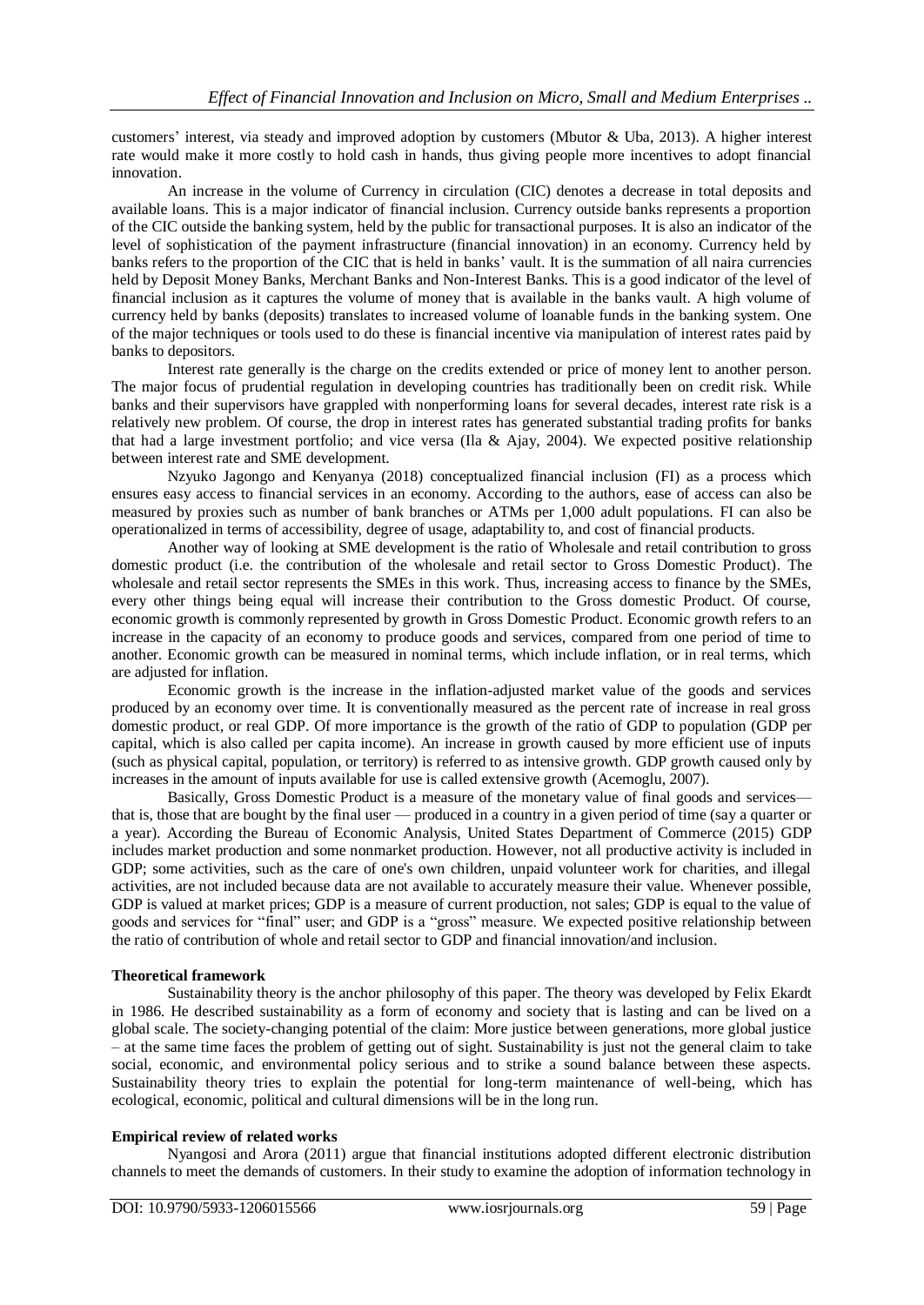Kenyan banks, focusing on services provided through internet and mobile banking, they found out that inclusion of information technology in banking business was necessary to achieve excellence goal. The study further revealed that ATM technology is the most available technology while SMS banking was also found useful.

Customers prefer to deposit money into a system in which they can obtain a good timely information and payment service (Kemppainen, 2003 & 2008).

Pallavi and Bharti (2013) studied role of literacy level in financial inclusion in India: Empirical Evidence. Using survey approach, the work identified the major reasons for financial exclusion. The reasons were to high cost of financial service; and non-price barriers such as documents of proof regarding person's identity, postal address, and income. World Bank (2012) also argued that more than half of the world's poor adults do not have a bank account, leaving them vulnerable to resource loss, theft and exploitation.

Kempson, Atkinson and Pilley (2004) in their work on Policy Level Response to Financial Exclusion in Developed Economies: Lessons for Developing Countries showed that in Africa, many people who have bank account do not use them, adding that "financial services accessibility is good but the best inclusive financial economy is the one in which financial service are both adequately utilized and are adequately available". Bureaucracy, travel distance and cost are some of the identified barriers to access banking and other financial services by more than half of the world's population, particularly those living in rural areas.

Hia and Shidedah, (2015) studied Financial Inclusion: Policies, Status, and Challenges in Palestine. The showed that the six types of financial exclusion scenarios, namely: Physical access exclusion occasioned by the closure of local banks or building societies branches/outlets and reliable transport to reach alternatives is lacking; Product or service access exclusion (people being denied a product or service on the basis of high risk perception); Condition exclusion due the attachment of conditions to products or services which make them inaccessible to some potential clients; Price exclusion, which occurs when products are available but at a price that is unaffordable; Marketing exclusion, where sales and marketing activity is targeted on some groups, or areas, at the expense of others; Self- exclusion, when individuals do not seek financial products and services for personal reasons including fear of failure/loss, fear of temptation or lack of awareness.

In Kenya, majority of banks have introduced internet banking, mobile banking and other e-banking facilities, to enhance delivery channels to their customers. The introduction of these products into the market does not how ever have links on profitability by banking institutions. For example, while Internet banking is fast and convenient mode of conducting banking transactions, this is yet to gain acceptance among banking consumers, due to fears of uneasiness in this mode of banking (Akhaven, 2005).

Apart from individual banks' ATMs, Kenyan Banks have formed e-banking outsourcing partnership to provide e banking solutions to their customers. These include PesaPoint limited and Kenya switch (Ken switch).Customers of banks that are members of Pesapoint can access 120 Pesapoint ATMs and those banks that are members of Kenya switch can access 152 ATMs. Those banks with membership of both Ken switch and Pesapoint have access to a minimum of

272 ATMs (Nyangosi, 2008). This increases the number of transaction and efficiency of offering financial services by the banking sector. Thus, among the innovative banks in Kenya is Equity Bank that had more ATMs (232) as at December 2007. However, only 22 out of 41 banks have their own ATMs. Kenya commercial bank and Barclay's banks have second and third rank with 19.92% and 14.7% of total ATMs in Kenya.

Hariharian and Marktanner (2012) in their work on the need for Financial Inclusion in India concluded that financial inclusion is a huge prerequisite for economic growth and development based on its ability to enhance capital creation, finance sector savings and intermediation and by implication investment. Nwanko and Nwanko (2014) also examined the sustainability of financial inclusion to rural dwellers in Nigeria using descriptive study and content analysis. The study observed that the sustainability of financial inclusion to rural dwellers in Nigeria remains the mainstream for economic growth in any country.

Waihenya (2012) investigated the relationship between agent banking and financial inclusion in Kenya. Their study utilized descriptive survey research method. The study investigated agent banking in Kenya with emphasis on the factors contributing to financial exclusion, both natural barriers such as rough terrains and manmade barriers such as high charges on financial services and limited access due to limited bank branches. The study showed that agent banking is continuously improving and growing and as it grows, the level of financial inclusion is also growing proportionately.

Ibeachu (2010) also did a comparative study of financial inclusion in Nigeria and the United Kingdom, using a deductive approach. He measured financial inclusion, accessibility and the quality of bank services in Nigeria by analyzing responses from survey questionnaires administered. From his findings, financial inclusion was more market driven in terms of consumer behaviour and customer satisfaction from the offering of financial services.

Bertram, Nwankwo and Onwuka (2016) identified full financial inclusion as a prerequisite for inclusive economic development in Nigeria. Using the descriptive survey methodology, they employed questionnaires to generate data on financial inclusion from stakeholders such as Banks, Insurance, Regulators, and Telecom firms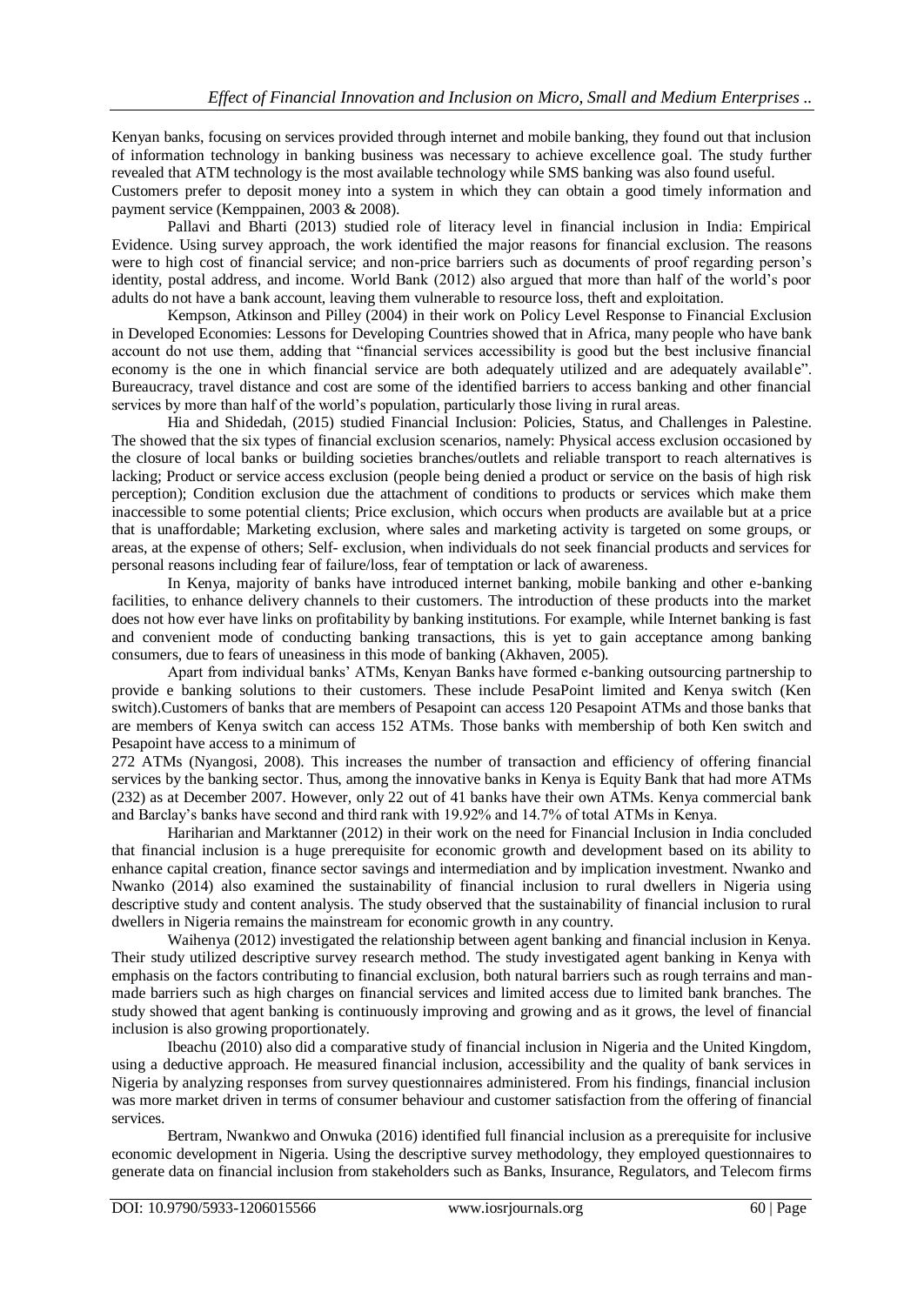providing every household with access to a suite of modern financial services, including savings, credit, insurance, and payments, as well as sufficient education and support to help customers make good decisions for themselves. The study revealed that financial inclusion is a bold step towards inclusive economic development. Accordingly, they concluded that all initiatives that make formal financial services available, accessible and affordable to all segments of the population should be encouraged to achieve inclusive economic development.

Following the few reviews of related studies, this study filled data and scope gaps by unbundled financial innovations and inclusions into deposit base and interest rate. The variables were to explain the development of SMEs, and extending the period of study (2010-2019) to accommodate the effect of technological transition.

#### **II. Methodology**

The study adopts the *ex post facto* design which is a very common and ideal method in conducting research in business and social sciences. It is mostly used when it is not possible or acceptable to manipulate the characteristics of the variables under study. The data were obtained from the Central of Bank of Nigeria (CBN) statistical bulletin and National Bureau of Statistics (NBS) publications. The data were presented in Tables and analysed using descriptive statistics and inferential statistics using multiple regression (OLS) model of estimations of parameters. The data were tested for stationarity using the Augmented- Dickey-Fuller (ADF) tests; and for Normality using Jarque-Bera statistic.

The study proposed that:

Model one: WRCGDP = *f(CBD, INT)* Thus,

 $WRCGDP = \beta_o + \beta_1 CBD + \beta_2 INT + U_t$ Where:

WRCGDP represents Small Medium Enterprises development proxied by Wholesale and retail contribution to gross domestic product

CBD represents financial innovation proxied by Commercial Banks' Deposits

INT also represents financial innovation proxied by Interest rate

 $\beta$ <sup> $\alpha$ </sup> = Constant co-efficient of the model

 $\beta_1, \beta_2$  = Coefficient of explanatory variables

 $U_t$  = Stochastic terms in year *t* 

Model two: WRCGDP = *f(CBLSME, INT)* Thus,

 $WRCGDP = \beta_o + \beta_I CBLSME + \beta_2 INT + U_t$ 

Where:

WRCGDP represents Small Medium Enterprises development proxied by Wholesale and retail contribution to gross domestic product

CBLSME represents financial inclusion proxied by Commercial Banks Loans to Small and Medium Enterprises INT also represents financial inclusion proxied by Interest rate

 $\beta$ <sup>*o*</sup> = Constant co-efficient of the model

 $\beta_1$ ,  $\beta_2$  = Coefficient of explanatory variables

 $U_t$  = Stochastic terms in year *t* 

## **III. Data presentation and analysis**

#### **Data presentation:**

The data utilized for this study extracted from CBN statistical bulletin are presented in Table 1. The descriptive statistics of the data processed in this work are shown in Table 2. And the Table 3 depicted extracts from the unit root test for stationarity at first difference.

| Table 1; Imput data of the study |                                    |                   |                      |                 |  |  |
|----------------------------------|------------------------------------|-------------------|----------------------|-----------------|--|--|
| <b>YEARS</b>                     | <b>CBLSME</b><br>$(A^{\prime}, M)$ | <b>INT</b><br>(%) | <b>CBD</b><br>(N' M) | WRCGDP $(N' M)$ |  |  |
| 2000                             | 44542.3                            | 17.98             | 4582127.3            | 78647.28        |  |  |
| 2001                             | 52428.4                            | 18.29             | 4725086              | 61837.98        |  |  |
| 2002                             | 82368.8                            | 24.85             | 6912381.3            | 115428.24       |  |  |
| 2003                             | 90176.5                            | 20.71             | 8487031.6            | 102435.78       |  |  |
| 2004                             | 54981.2                            | 19.18             | 11411066.9           | 13426775.98     |  |  |

**Table 1: Input data of the study**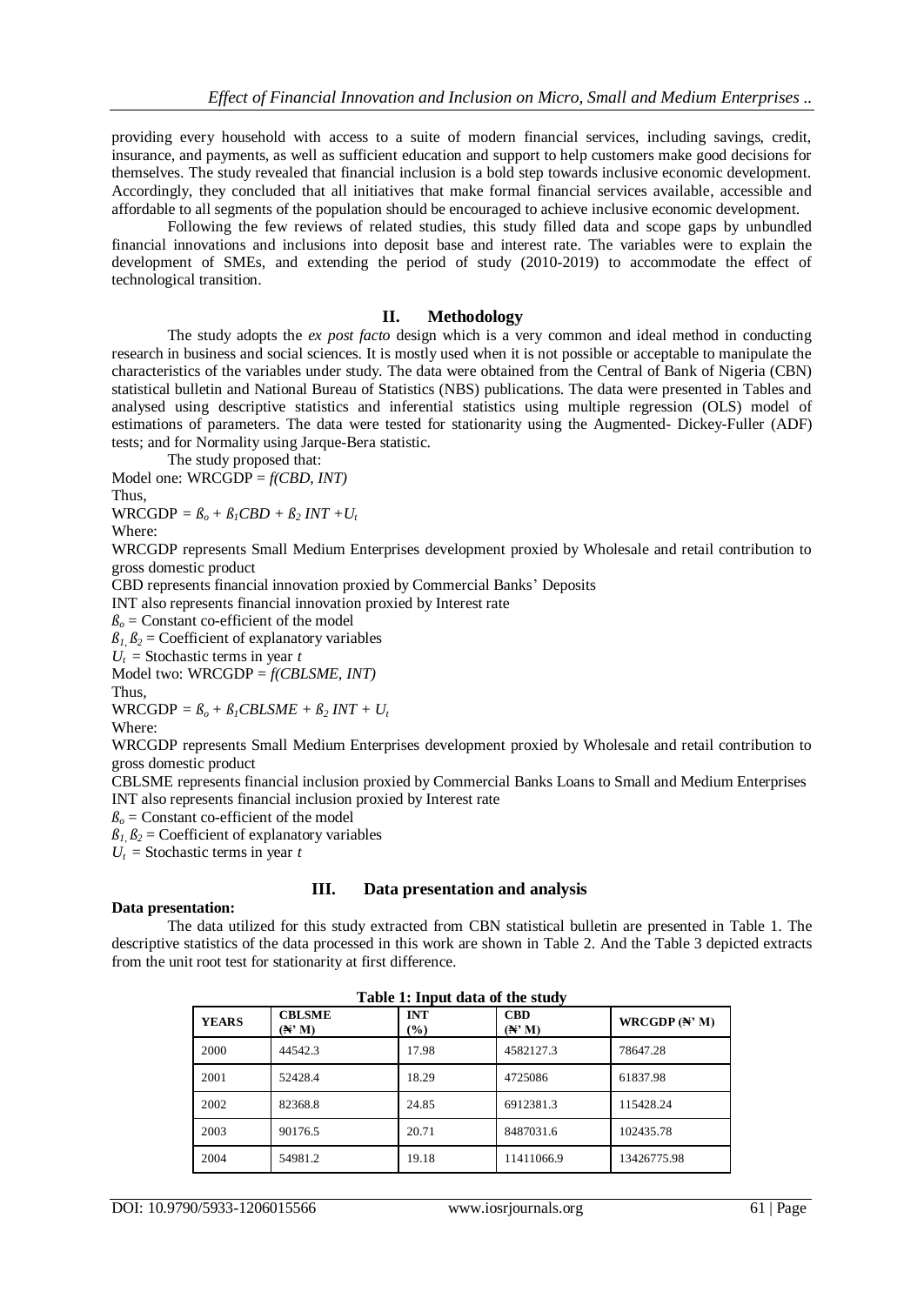|  | Effect of Financial Innovation and Inclusion on Micro, Small and Medium Enterprises |  |  |
|--|-------------------------------------------------------------------------------------|--|--|
|  |                                                                                     |  |  |

| 2005 | 50672.6     | 17.95 | 14572239.1  | 16987445.76 |
|------|-------------|-------|-------------|-------------|
| 2006 | 1946956.6   | 17.26 | 18564594.7  | 18765434.86 |
| 2007 | 5056720.91  | 16.94 | 20457251.1  | 23544322.54 |
| 2008 | 8059548.9   | 15.14 | 23842126.2  | 24564375.34 |
| 2009 | 10219336.11 | 18.98 | 22249689    | 1465354.74  |
| 2010 | 9830344.08  | 17.92 | 23045907.35 | 7654324.18  |
| 2011 | 14183591.82 | 16.78 | 23213654    | 5385815.1   |
| 2012 | 15151762.15 | 19.54 | 24098734    | 6284920.68  |
| 2013 | 16191470    | 14.56 | 25638963    | 1944073.87  |
| 2014 | 18115205.78 | 15.26 | 5482152.17  | 2152090.65  |
| 2015 | 18719263.04 | 15.06 | 7115604.46  | 18028895.28 |
| 2016 | 21982149.04 | 13.96 | 9451090.92  | 20675880.01 |
| 2017 | 10747.89    | 17.58 | 87616419.96 | 4316.710565 |
| 2018 | 44822.84    | 16.72 | 82135724.33 | 4505.110343 |
| 2019 | 123932.1    | 14.99 | 92117813.02 | 4734.860443 |

*Source: CBN statistical bulletin*

#### **Table 2: Descriptive statistics of the data processed**

|                     | <b>CBD</b>   | <b>CBLSME</b> | <b>INT</b> | WRCGDP       |
|---------------------|--------------|---------------|------------|--------------|
| Mean                | 25785983     | 7000551.      | 17.48250   | 8062581.     |
| Median              | 19510923     | 3501839.      | 17.42000   | 3768953.     |
| Maximum             | 92117813     | 21982149      | 24.85000   | 24564375     |
| Minimum             | 4582127.     | 10747.89      | 13.96000   | 4316.711     |
| Std. Dev.           | 27549672     | 7847147.      | 2.515727   | 9086872.     |
| <b>Skewness</b>     | 1.684145     | 0.552859      | 1.112968   | 0.643947     |
| Kurtosis            | 4.337188     | 1.759378      | 4.760491   | 1.791437     |
| Jarque-Bera         | 10.94454     | 2.301461      | 6.711762   | 2.599415     |
| Probability         | 0.004202     | 0.316406      | 0.034879   | 0.272612     |
| Sum                 | $5.16E + 08$ | $1.40E + 08$  | 349.6500   | $1.61E + 08$ |
| Sum Sq. Dev.        | $1.44E+16$   | $1.17E+15$    | 120.2488   | $1.57E+15$   |
| <b>Observations</b> | 20           | 20            | 20         | 20           |
|                     |              |               |            |              |

*Source: E-view Version 8 output data*

The descriptive statistics shown in tables 1 and 2 reveal the mean CBD of the deposit money banks in Nigeria over the period under review (2000 to 2019) was 25785983, to the highest value of 92117813 in 2019. The INT recorded lowest 13.96% and highest rate of 24.85% in 2002. The WRCGDP had lowest figure of 4316.711 in 2017, and highest figure of 24564375 in 2008. The CBLSME recorded lowest value of 10747.89 in 2017 and highest value of 21982149 in 2016. The Jarque - Bera statistic for CBD (10.94454; 0.004202) and INT (6.711762; 0.034879) indicated normal distribution. The CBLSME and WRCGDP indicated normality at above 20%. The models therefore, shall not be used for predictive purpose, but can give indication of contribution to the dependent variable: WRCGDP (proxy for SME development).

**Table 3: Unit root tests (Augmented Dickey-Fuller test statistic)**

| <b>Variables</b> | $\mathbf{R}^2$ | Adj $\mathbf{R}^2$ | Prob (F-stat) | Durbin | t-Statistic | 5%              | Level |
|------------------|----------------|--------------------|---------------|--------|-------------|-----------------|-------|
|                  |                |                    |               | Watson |             | <b>Critical</b> |       |
|                  |                |                    |               | stat   |             | Value           |       |
| <b>CBLSME</b>    | 0.5393         | 0.5105             | 0.00052       | 1.995  | $-3.04$     | 0.0038          | 1(1)  |
| <b>WRCGDP</b>    | 0.5432         | 0.5147             | 0.00048       | 2.046  | $-3.04$     | 0.0036          | 1(1)  |
| <b>CBD</b>       | 0.9276         | 0.9095             | 0.00000       | 1.627  | $-3.06$     | 0.0000          | 1(1)  |
| <b>INT</b>       | 0.6879         | 0.6683             | 0.00002       | 1.812  | $-3.12$     | 0.0002          | 1(1)  |

DOI: 10.9790/5933-1206015566 www.iosrjournals.org 62 | Page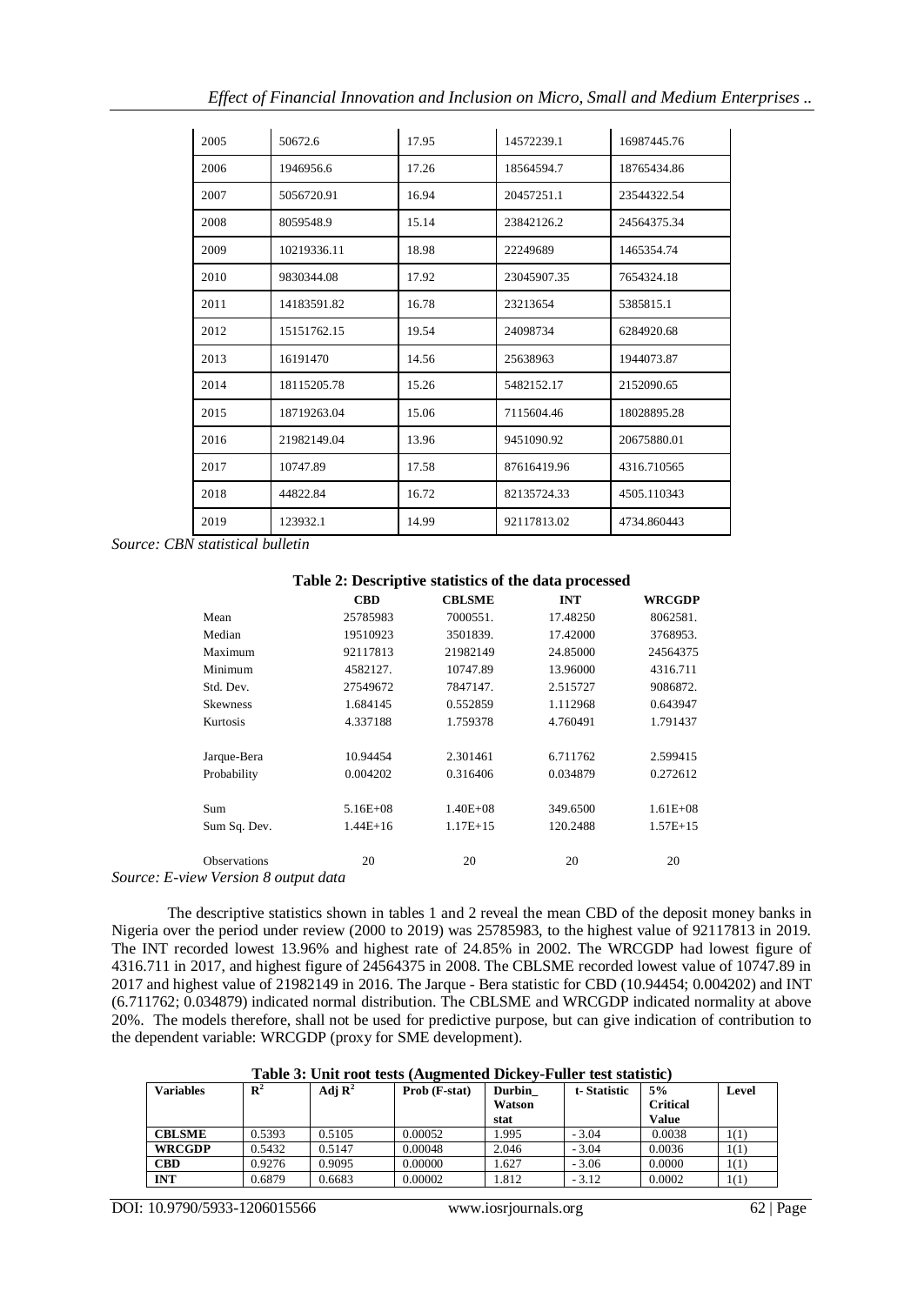*Source: Extracts from the Unit root tests on the variables using e-view 8*

The Augmented Dickey Fuller (ADF) Unit Root Test is used to test stationarity of the variables and 5% critical value is selected. All the variables were stationary at first level. The critical diagnostic statistics were significant and therefore, we can estimate the models and test the hypotheses.

#### **Hypotheses testing**

The two hypotheses formulated are: Financial innovation has no positive and significant contribution to the development of SMEs in Nigeria; and financial inclusion has no positive and significant contribution to the development of SMEs in Nigeria.

**The decision rule:** If the coefficient estimate of the independent variable has a positive sign and its probability value less than 0.05, the null hypothesis is rejected and alternate hypothesis accepted. On the other hand, if the coefficient estimate of the independent variable does not have a positive sign and its probability greater than 0.05, the null hypothesis is accepted and alternate rejected.

#### **Hypothesis one:**

**H01:** Financial innovation (Commercial bank deposits, and interest rate) has no positive and significant contribution to the development of SMEs in Nigeria.

**Ha1:** Financial innovation has positive and significant contribution to the development of SMEs in Nigeria. The regression out data on model one: WRCGDP =  $\beta_o + \beta_i CBD + \beta_2 INT + U_i$  are depicted in Table 4.

| Variable                        | Coefficient | Std. Error            | t-Statistic | Prob.    |
|---------------------------------|-------------|-----------------------|-------------|----------|
| <b>CBD</b>                      | $-0.136301$ | 0.069362              | $-1.965078$ | 0.0660   |
| <b>INT</b>                      | $-1633042.$ | 759576.4              | $-2.149938$ | 0.0462   |
| C                               | 40126889    | 13922221              | 2.882219    | 0.0103   |
| R-squared                       | 0.288587    | Mean dependent var    |             | 8062581. |
| <b>Adjusted R-squared</b>       | 0.204892    | S.D. dependent var    |             | 9086872. |
| S.E. of regression              | 8102660.    | Akaike info criterion |             | 34.79076 |
| Sum squared resid<br>$1.12E+15$ |             | Schwarz criterion     | 34.94012    |          |
| Log likelihood                  | $-344.9076$ | Hannan-Quinn criter.  |             | 34.81992 |
| F-statistic                     | 3.448055    | Durbin-Watson stat    |             | 0.989591 |
| Prob(F-statistic)               | 0.055339    |                       |             |          |

**Table 4: Regression output data I (dependent variable: WRCGDP)**

*Source: E-view version 8 output data on hypothesis one* 

From Table 4, the R-squared of 0.288 and adjusted R-squared of 0.204 indicated that only 28.8% and adjusted 20.4% of the changes in development of SMEs in Nigeria were explained by financial innovations variables (CBD and INT). The F-statistic value of 3.448055 with a Prof (F-statistic) of 0.055339 (almost equal to the significance of 0.05) indicated that the model is significantly correct to explain relationship between the dependent and independent variables. The Durbin-Watson stat of 0.989591 which is below 2.0 indicated presence of autocorrelation, and therefore the model is not fit for predictive use but useful in describing the relationship between the dependent and independent variables. Table 5 showed summary statistics for testing hypothesis one.

| Table 5: Summary statistics for testing Hypothesis one |             |                   |             |        |                 |  |  |
|--------------------------------------------------------|-------------|-------------------|-------------|--------|-----------------|--|--|
| Variables                                              | Coefficient | <b>Std. Error</b> | t-Statistic | Prob.  | <b>Decision</b> |  |  |
| CBD                                                    | $-0.136301$ | 0.069362          | -1.965078   | 0.0660 | Accept Ho       |  |  |
| <b>INT</b>                                             | $-1633042.$ | 759576.4          | $-2.149938$ | 0.0462 | Reject Ho       |  |  |
| Source: Extracts from Table 4                          |             |                   |             |        |                 |  |  |

**The decision rule:** If the coefficient estimate of the independent variable has a positive sign and its probability value less than 0.05, the null hypothesis is rejected and alternate hypothesis accepted. On the other hand, if the coefficient estimate of the independent variable does not have a positive sign and/ or its probability greater than 0.05, the null hypothesis is accepted and alternate rejected.

**Decision:** The coefficient estimates for CBD is -0.13630, and for INT is -1633042. Thus, the independent variables are inversely related to the dependent variable. The p-value statistic for CBD is 0.0660 >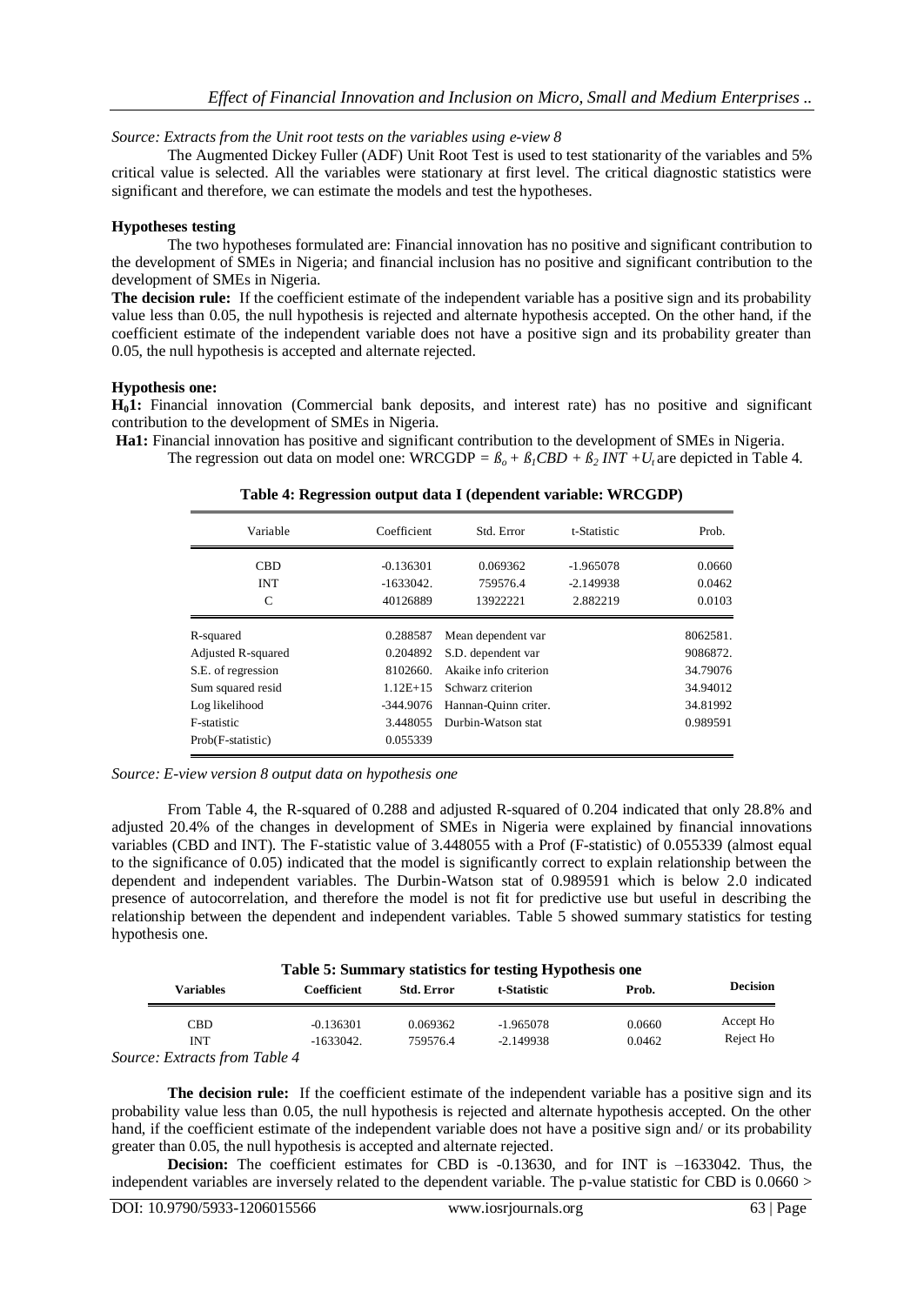0.05; for INT is  $0.0462 < 0.05$ . However, the control variable INT had significant contributions to SMEs development in Nigeria. We therefore accept the Ho, and conclude that financial innovation had negative and no significant contributions to SMEs development in Nigeria. This means that financial innovations had not attracted significant deposits to banks, therefore, contributed insignificantly to development in SMEs in Nigeria during the period.

#### **Test of Hypothesis Two:**

**H01:** Financial inclusion (commercial banks loan to SMEs and interest rate) has no positive and significant contribution to the development of SMEs in Nigeria.

**Ha1:** Financial inclusion (commercial banks loan to SMEs and interest rate) has positive and significant contribution to the development of SMEs in Nigeria.

The regression out data on model two: WRCGDP =  $\beta_0 + \beta_1$ *CBLSME* +  $\beta_2$ *INT* +*Ut* are depicted in Table 6.

| Variable                | Coefficient | Std. Error                        | t-Statistic | Prob.    |
|-------------------------|-------------|-----------------------------------|-------------|----------|
| <b>CBLSME</b>           | 0.121056    | 0.303414                          | 0.398981    | 0.6949   |
| <b>INT</b>              | $-1095026.$ | 946419.3                          | $-1.157020$ | 0.2633   |
| C                       | 26358919    | 17833451                          | 1.478060    | 0.1577   |
| R-squared               | 0.135089    | Mean dependent var                |             | 8062581. |
| Adjusted R-squared      | 0.033335    | S.D. dependent var                |             | 9086872. |
| S.E. of regression      | 8934132.    | Akaike info criterion<br>34.98614 |             |          |
| Sum squared resid       | $1.36E+15$  | Schwarz criterion                 |             | 35.13550 |
| Log likelihood          | $-346.8614$ | Hannan-Quinn criter.              |             | 35.01529 |
| F-statistic<br>1.327605 |             | Durbin-Watson stat                |             | 0.885014 |
| Prob(F-statistic)       | 0.291243    |                                   |             |          |

**Table 6: Regression Output Data II (dependent variable: WRCGDP)**

*Source: E-view version 8 output data on hypothesis two* 

The Table 6 showed that financial inclusion (commercial banks loan to SMEs) had positive relationship with SMEs development (wholesale and retail contributions to GDP) in Nigeria during the period (the coefficient =  $0.121056$ , p-value =  $0.6949$ ). This result means that financial exclusion characterized the development in SMEs in Nigeria during 2000-2019. The R-squared value of 0.135 (i.e. indicator of the goodness of fit of the model) showed that only 13.5% of variation in WRCGDP was explained by the regressors and about 86.5% of the relationship is explained by factors not captured by the model. The adjusted  $R$  – squared of about 0.033335 (3.3%) takes account of more number of regressors if included, and it will still explain 3.3% variation in the dependent variable. The F-statistic of 1.327605, and Prob (F-statistic) of 0.291243 at 5% level of significant indicates the overall regression is not significant. The summary statistics for testing hypothesis two are depicted in Table 7.

| Table 7: Summary statistics for testing Hypothesis two |             |            |             |        |                 |  |
|--------------------------------------------------------|-------------|------------|-------------|--------|-----------------|--|
| Variables                                              | Coefficient | Std. Error | t-Statistic | Prob.  | <b>Decision</b> |  |
| <b>CBLSME</b>                                          | 0.121056    | 0.303414   | 0.398981    | 0.6949 | Accept Ho       |  |
| INT                                                    | $-1095026.$ | 946419.3   | $-1.157020$ | 0.2633 | Accept Ho       |  |
| Source: Extracts from Table 6                          |             |            |             |        |                 |  |

**Decision:** Since the coefficient estimate of the commercial banks loan to SMEs had a positive sign (0.121056), the probability value of 0.6949 is greater than 0.05, we therefore would not reject the Ho, but conclude that commercial banks loan to SMEs had positive and no significant contributions to SMEs development in Nigeria in 2010-2019. The coefficient estimate of INT was -1095026, the p-value was 0.2633 > 0.05. Thus, we have no reason to reject the null hypothesis. We conclude that financial inclusion has positive and no significant relationship with the development of SMEs in Nigeria.

## **IV. Discussion**

The conclusion of hypothesis one agrees with the conclusion of Pierrakis and Collins (2013) who showed that technological advances have assisted the growth of crowd funding. The authors further argued the fact that the technology advances is the capability to effortlessly build a free online connection structure, secure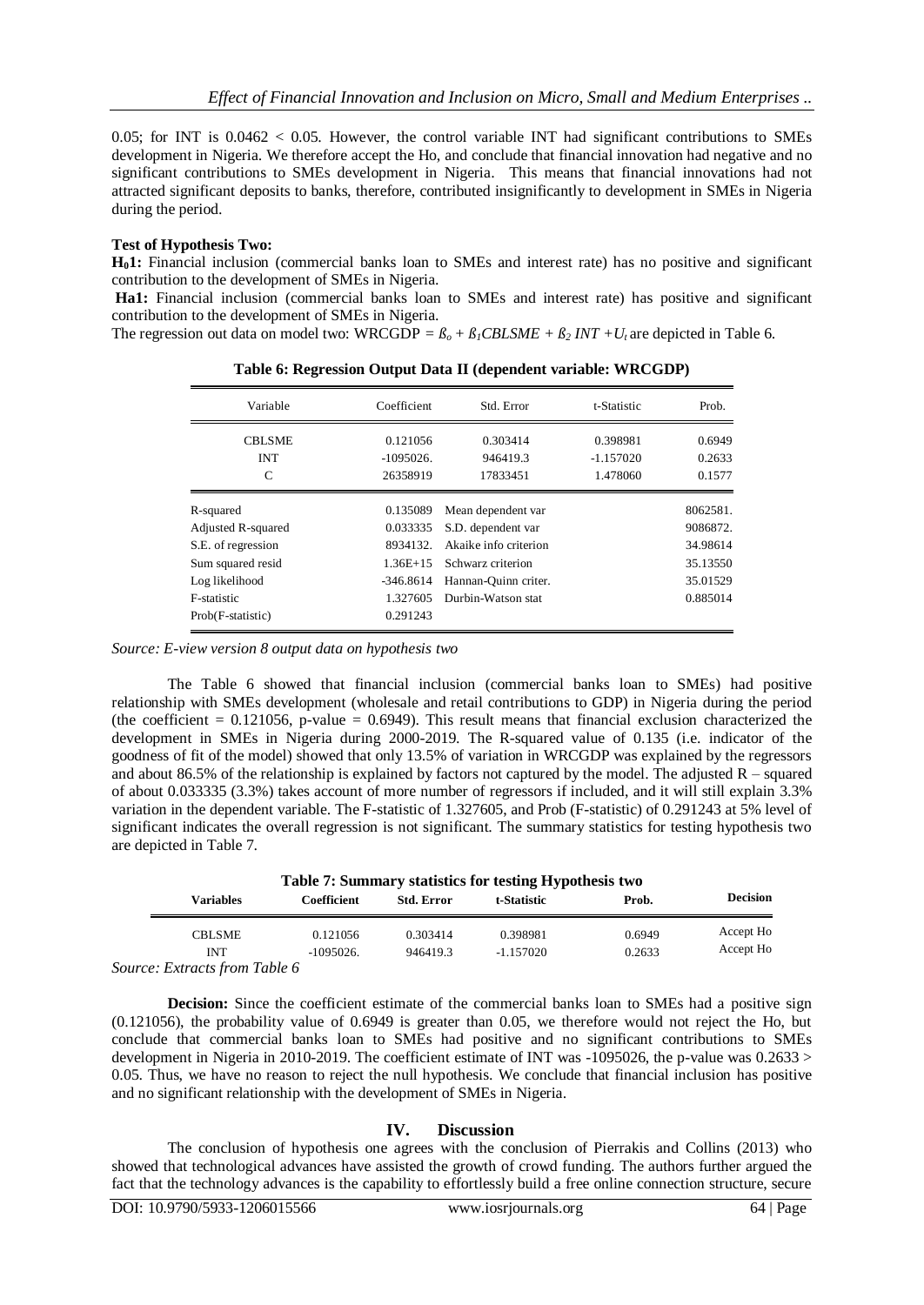online money transferring services, accurate credit scores that can be utilized by many different financiers, and free social media marketing tools that can be utilized to engage geographically dispersed large crowds of people. It is not in doubt that technological products such as Global System for Mobile Communication (GSM), internet and mobile payments have improved the delivery of financial services significantly in developing SMEs in Nigeria. But, it is worrisome that the cost of access to the financial services are rather increasing the cost of doing business. Every person somehow casts the reason to insecurity and overreliance on importation, in spite the local content policy of the government. Moreso, the SMEs are known to fall short of such requirements like guarantors, collateral security, and business profile that will make for prompt access to credits. Ayyagari *et al*., (2016) assert that SMEs are constrained financially and find it hard to access to credit compared to large firms.

Pallavi and Bharti, (2013) also identified financial inclusion as one of the solution to the development of Micro, Small and Medium Enterprises (MSMEs) globally. Khan (2011) contended that promoting financial inclusion, in the wider context of economic inclusion, can improve financial conditions and uplift the living standard of the poor and the disadvantaged. According to him, financial inclusion can both improve the efficiency of intermediation between savings and investments and facilitate change in the financial system configuration.

This study however discovered positive relationship between the financial inclusion and SMEs development in Nigeria, but the effect was not significant. This may be attributed to seeming low adoption to technology by the users, suspected hidden costs, and emphasis of microfinance funding of SMEs.

#### **V. Conclusion**

The various empirical studies reviewed show mixed results and conclusions. In some studies, strong positive relationships are found to exist between financial innovation, inclusion and SMEs development and in some the relationship is a bit weak. Other researchers report different results. This mixture of findings and conclusions emanates from differences in methodology, variables used and the period of study. Nevertheless, most studies show evidence to support the notion that there is a relationship between financial innovation, inclusion and SMEs development both short-term and long-term perspectives.

This study concludes that the various financial innovations are indeed positively contributing to development of SMEs in Nigeria. If commercial banks continued to develop products tailored for SMEs, then SMEs will embrace such products so as to access finances which are very critical in their growth and sustainability. The financial innovations that the banks were using in bid to grow and develop SME enterprises included small-scale business loans, small-scale business accounts, mobile banking, e-banking, agency banking and direct marketing.

 The financial inclusion strategies employed by banks could have been limited by proximity to the SMEs, systemic risks such as corruption and insecurity associated to doing business in Nigeria, and infrastructural deficiency.

#### **VI. Recommendations**

The study recommends as follows:

- 1. MSMEs can only afford low loan amounts, this profoundly limits their ability to expand and diversify their investments in a way that would guarantee both continued growth and innovation. The government therefore, through the banks and Central Bank of Nigeria should package integrated value chain loan facilities for the MSMEs in order to enhance the innovativeness and development of MSMEs in Nigeria.
- 2. The digitizing of payments across the country should be prioritized, including improved ICT/E-banking tools such network access even in rural areas, promotion of Fintech startups as well as a consumer complaints/protection framework, to bolster confidence and increase financial inclusion in Nigeria. Continuous user's education and sustenance of agency banking policy will ease adoption process of the financial technology even among the MSMEs.

#### **References**

- [1]. Acemoglu, B. (2007). Introduction to modern economic growth. USA: Macpherson Inc
- [2]. Agboola, A. (2006). Information and Communication Technology (ICT) in Banking Operations in Nigeria–An Evaluation of Recent Experiences. African Journal of Public Administration and Management.
- [3]. Akhaven, F. A. (2005). The diffusion of financial innovations: An examination of adoption of small. Journal of Business, 577-596.
- [4]. Alvarez, F. (2009). Financial Innovation and the Transaction Demand for Cash. Econometrica, 363-402.
- [5]. Aduda, J. & Kalunda, E. (2012). Financial Inclusion and Financial Sector Stability With Reference to Kenya: A Review of Literature. Journal of Applied Finance & Banking, 2(6), 2012, 95-120. ISSN: 1792-6580
- [6]. Ayyagari, M. A. & Demirgue-Kunt, A. (2016). Access to finance and job growth: Firm level evidence across developing countries. World Bank Policy Research Working Paper No. 70604
- [7]. Beaver, G. (2002). Small business, entrepreneurship and enterprise development. United Kingdom: Pearson Education Ltd.
- [8]. Bertram, O. A., Nwankwo, S. N. P., & Onwuka, I. O. (2016). Full financial inclusion (Ffi): Apre-requisite for inclusive economic development in Nigeria. Advances in Social Sciences Research Journal 3(9); 65-78. Doi:10.14738/ssrn/.39.2128